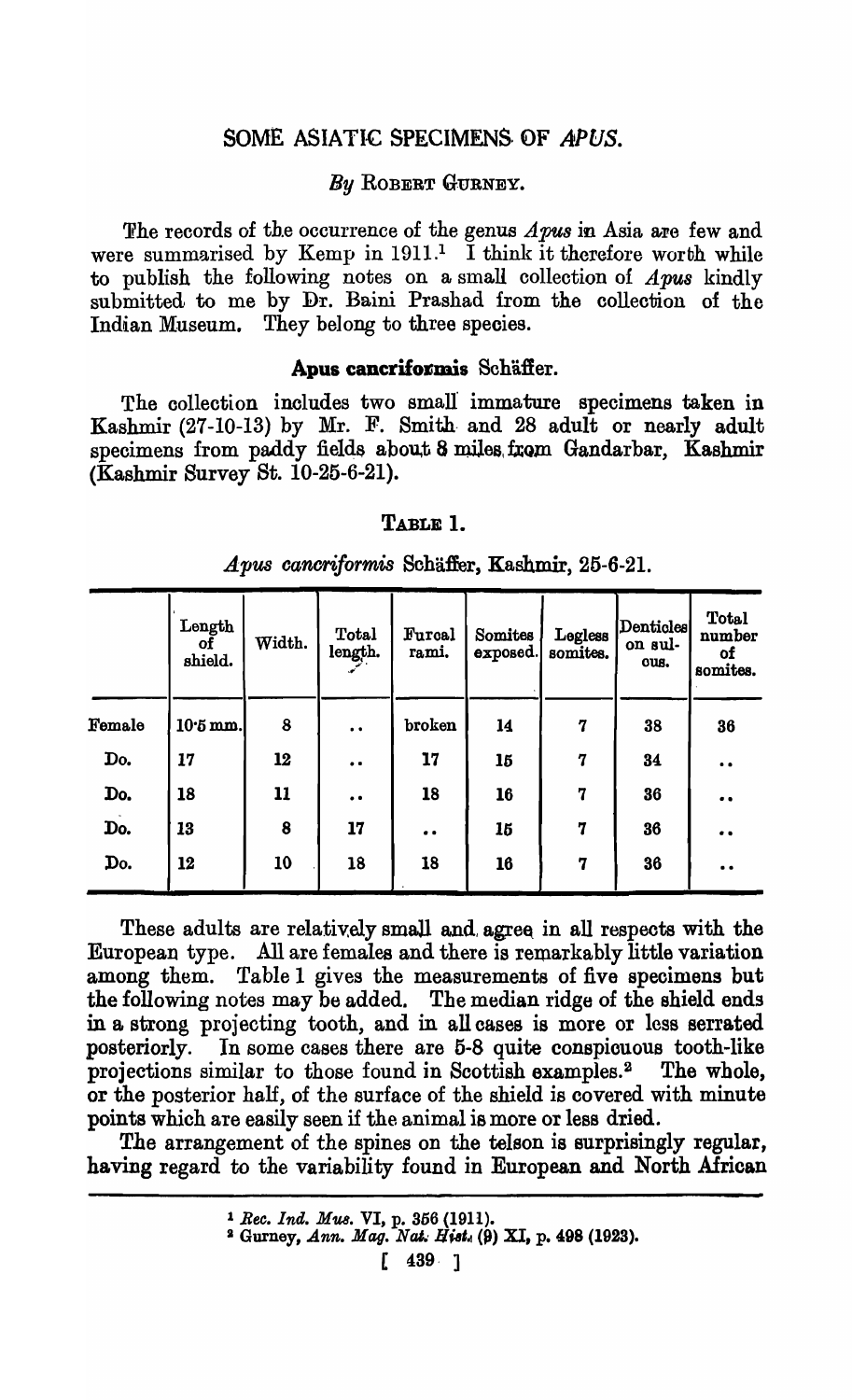specimens. In all cases there is a single posterior median spine, a spine on either side of the anal sulcus and a few very small spinules in the middle line. Not more than two spines are visible dorsally at the base of the furcal rami.

Kemp (1911) has already recorded the oocurrenoe of *A. cancriformis*  in Kashmir and at Bulandshahr in the plains, and has expressed the opinion that A. himalayanus Packard is not distinct from it. With this opinion I fully agree.

It appears that A. *cancriformis* is a species of extremely wide range having local varieties which have led to the naming of distinct but untenable species. Its distribution has been fully set out by Lundblad,<sup>1</sup> but the following localities may now be added :-Italy (Pavia, Vercelli, Novara, Pontedera, Leece). Oyrenaica. Morocco. Eritrea (Oolosi 1923). Asia Minor (Spandl 1923).

## Apus asiaticus Gurney.

The specimens come from the same locality, though taken on a later occasion, as those which I have already discussed, 2 namely Panchgani, Bombay Presidency. The original specimens reached me in a damaged condition and this new consignment enable a few additional points to be noted.

These specimens are rather small, but are mature, and.the males, which outnumber the females, are readily separable. In the female the colour is deep green while the males are paler in colour and tend towards a brown tinge. Whereas the shield of the female is as vaulted as it is in A. *cancrijormis,* in the male it is much flattened. The longest flagellum of the first leg is much shorter than the shield in the female, but may reach very nearly to the end of it in the male. On the other hand the furcal rami, which show no sexual difference in the form of the spines, are longer in the male than in the female. In these specimens the number of legl'ess somites (including telson) is 11-13 in the female and 13-14 in the male. The majority of females examined had  $12$  which is one more than I found in the original collection.

### **Apas granarius** Lucas.

Simon, *Ann.* 80c. *Entom. France* (6) VI, p. 446 (1886).

Three specimens labelled "Peking, China, 4-10-16" are somewhat puzzling. All three have been at one time dried up, consequently reliable measurements are impossible, but they are otherwise well preserved and the flagella unbroken.

Their characters may be summed up as follows :- Shield orbicular, flattened, less than half total length of body. Median ridge not projecting into sulcus. Denticles on sulcus about 50, very minute, but becoming larger towards the outer angle. Posterior ventral edge of shield denticulate.

<sup>1</sup>*Arldv.* f. *Zoologi,* 13 (1920).

<sup>2</sup> *Ann. Mag. Nat. BiBt.* (9) XIV, p. 566 (1924).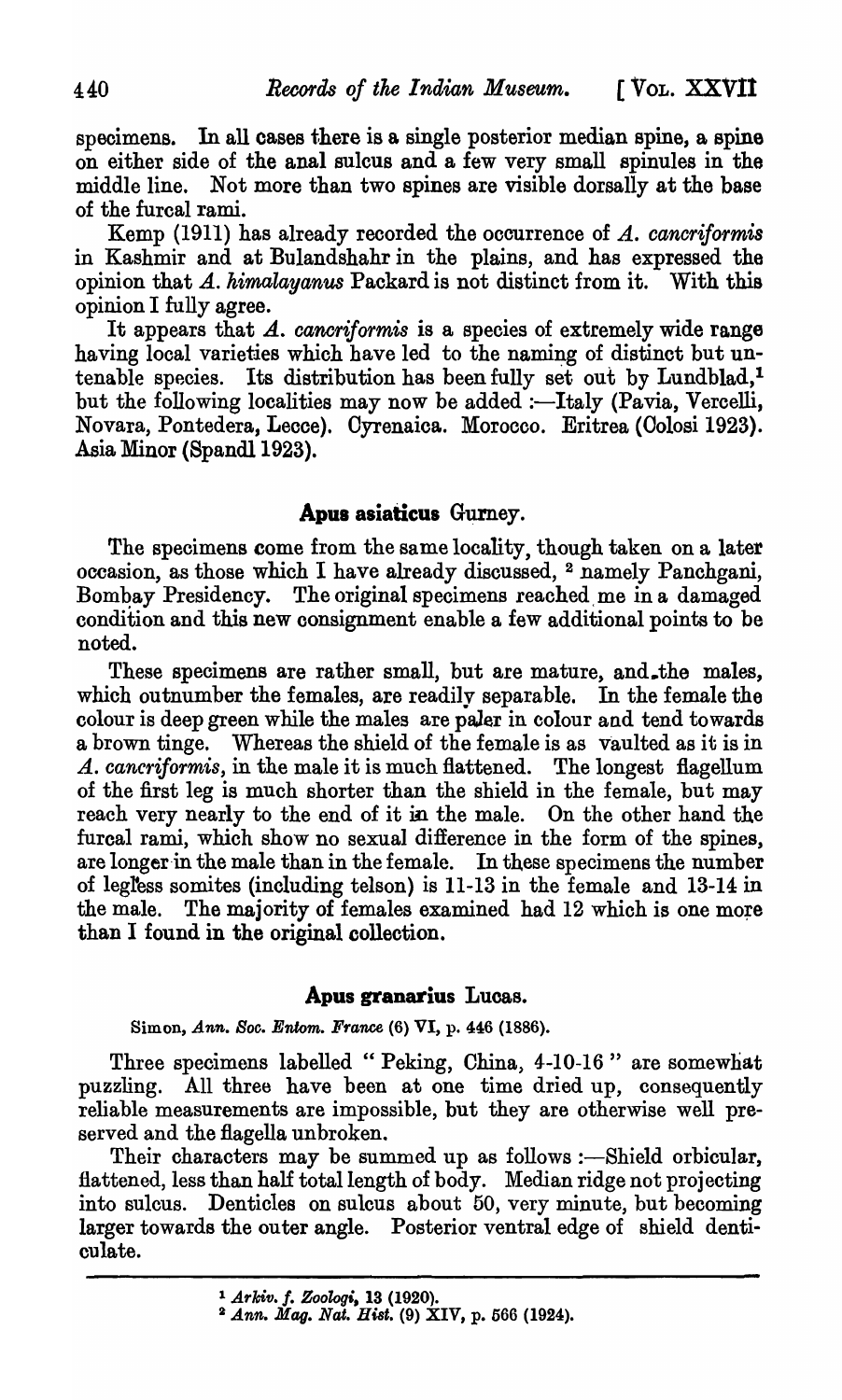# TABLE 2.

*Apus granarius* Lucas, Peking.

|        | Length<br>of shield. | Total<br>length. | Furcal<br>rami. | Longest<br>flagellum<br>of first leg. | Somites<br>exposed. | Legless<br>somites. | Denticles<br><b>on</b><br>sulcus. |
|--------|----------------------|------------------|-----------------|---------------------------------------|---------------------|---------------------|-----------------------------------|
| Male   | 13 mm.               | 24               | 18              | $\ddot{\phantom{a}}$                  | 21                  | 12                  | 46                                |
| Female | 15                   | 25               | 23              | $\bullet$ $\bullet$                   | 19                  | 10                  | 56                                |

Abdominal somites with about 10 rather small spines visible dorsally; ventrally with a few scattered denticles in addition to the ring of larger spines.

Telson as shown in figure.



Telson. *a.* Dorsal view. *b.* Ventral view.

Furcal rami longer in female than in male and with blunt spines or knobs in the latter in place of the slender spinules present'in the female.

Longest flagellum of first leg reaching in both sexes far beyond the shield to about half the length of the abdomen.

Though there is a distinct resemblance to A. asiaticus that species is definitely excluded by the length of the flagellum of the first leg and the sexual difference in the furcal rami. There remains the probability that this is the true A. *granarius* Lucas, which was also taken in China.

Lucas' description is very incomplete and the number of legless somites *is* omitted, hut there are certain points in which agreement is exact.

- (I) The length of the flagellum of first leg.
- (2) Telson  $\cdot$  fere ut in  $\overline{A}$ . *numidico*."